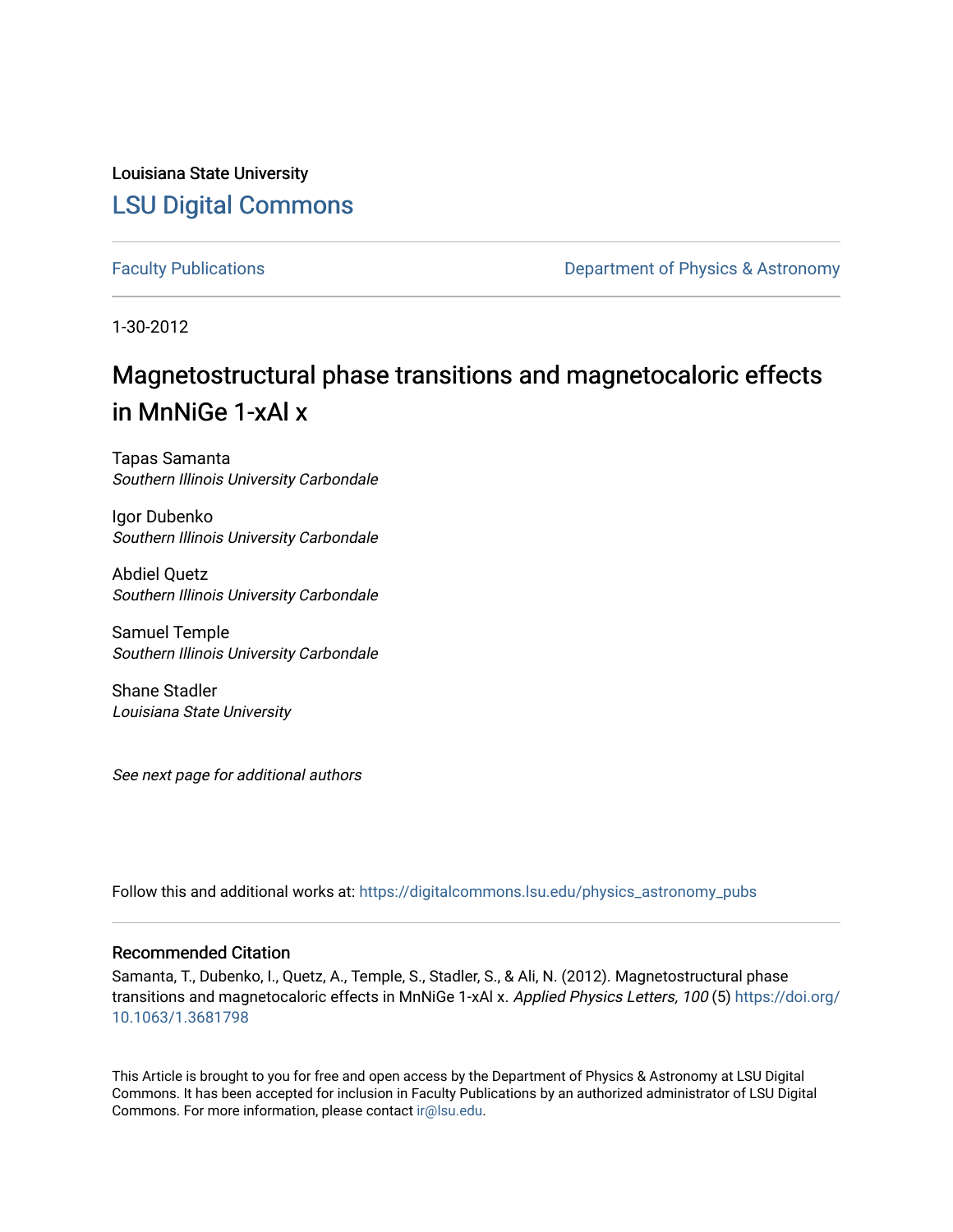## Authors

Tapas Samanta, Igor Dubenko, Abdiel Quetz, Samuel Temple, Shane Stadler, and Naushad Ali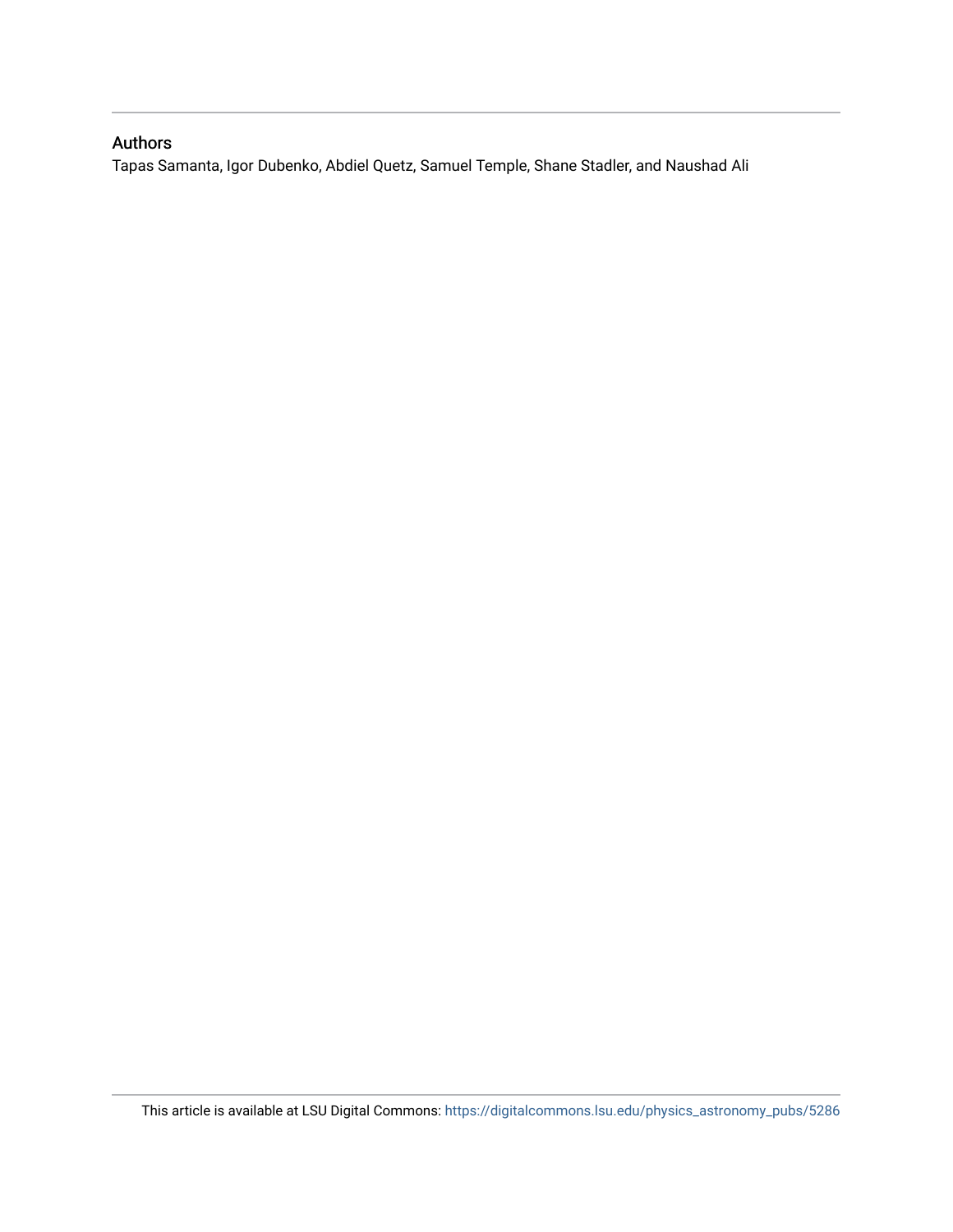# **Southern Illinois University Carbondale [OpenSIUC](http://opensiuc.lib.siu.edu?utm_source=opensiuc.lib.siu.edu%2Fphys_pubs%2F64&utm_medium=PDF&utm_campaign=PDFCoverPages)**

[Publications](http://opensiuc.lib.siu.edu/phys_pubs?utm_source=opensiuc.lib.siu.edu%2Fphys_pubs%2F64&utm_medium=PDF&utm_campaign=PDFCoverPages) [Department of Physics](http://opensiuc.lib.siu.edu/phys?utm_source=opensiuc.lib.siu.edu%2Fphys_pubs%2F64&utm_medium=PDF&utm_campaign=PDFCoverPages)

2-1-2012

# Magnetostructural Phase Transitions and Magnetocaloric Effects in MnNiGe1-xAlx

Tampas Samanta *Southern Illinois University Carbondale*

Igor Dubenko *Southern Illinois University Carbondale*

Abdiel Quetz *Southern Illinois University Carbondale*

Samuel Temple *Southern Illinois University Carbondale*

Shane Stadler *Louisiana State University*

*See next page for additional authors*

Follow this and additional works at: [http://opensiuc.lib.siu.edu/phys\\_pubs](http://opensiuc.lib.siu.edu/phys_pubs?utm_source=opensiuc.lib.siu.edu%2Fphys_pubs%2F64&utm_medium=PDF&utm_campaign=PDFCoverPages) © 2012 American Institute of Physics Published in *Applied Physics Letters*, Vol. 100 No. 5 (2012) at [doi: 10.1063/1.3681798](http://dx.doi.org/10.1063/1.3681798)

## Recommended Citation

Samanta, Tampas, Dubenko, Igor, Quetz, Abdiel, Temple, Samuel, Stadler, Shane and Ali, Naushad. "Magnetostructural Phase Transitions and Magnetocaloric Effects in MnNiGe1-xAlx." (Feb 2012).

This Article is brought to you for free and open access by the Department of Physics at OpenSIUC. It has been accepted for inclusion in Publications by an authorized administrator of OpenSIUC. For more information, please contact [opensiuc@lib.siu.edu.](mailto:opensiuc@lib.siu.edu)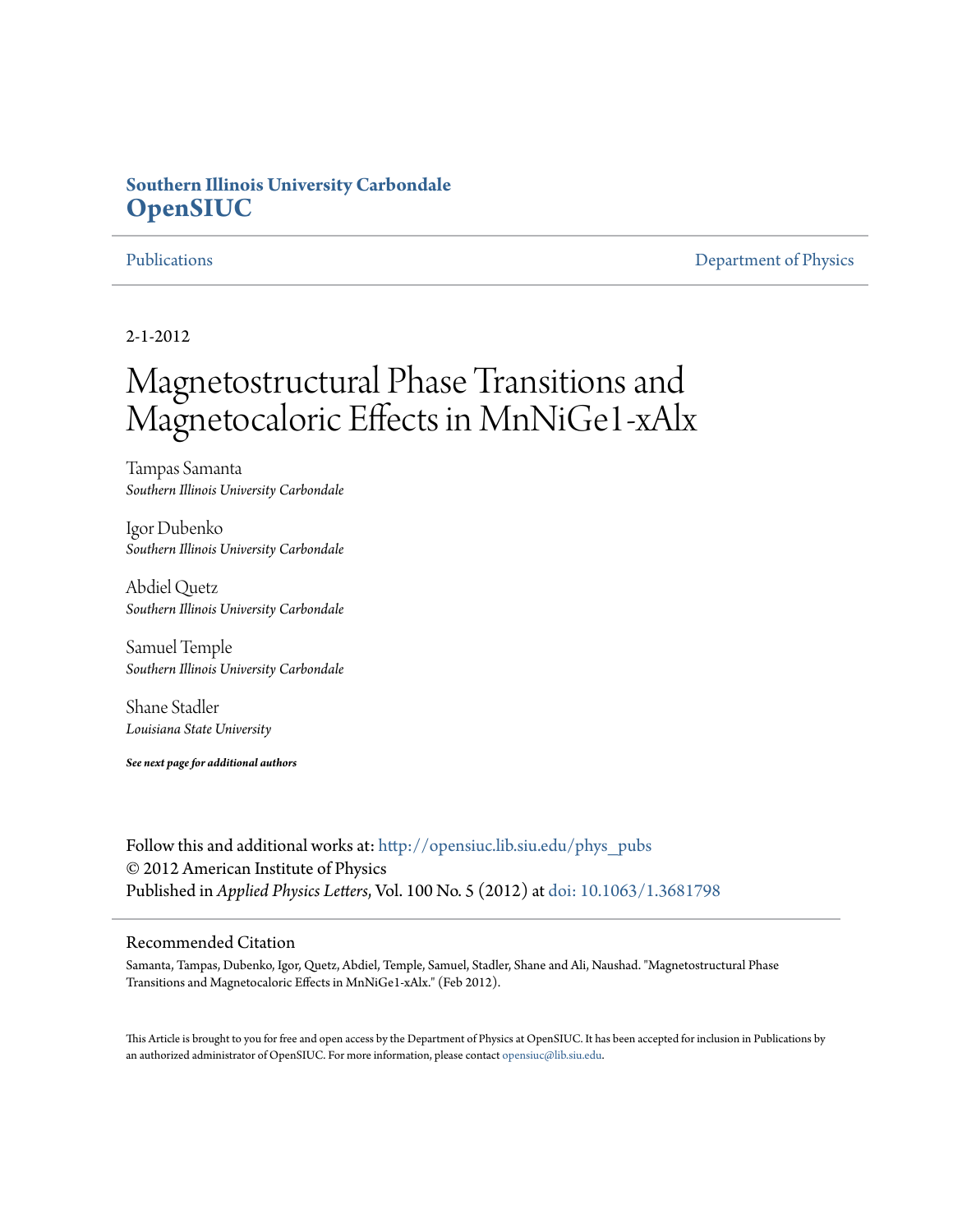### **Authors**

Tampas Samanta, Igor Dubenko, Abdiel Quetz, Samuel Temple, Shane Stadler, and Naushad Ali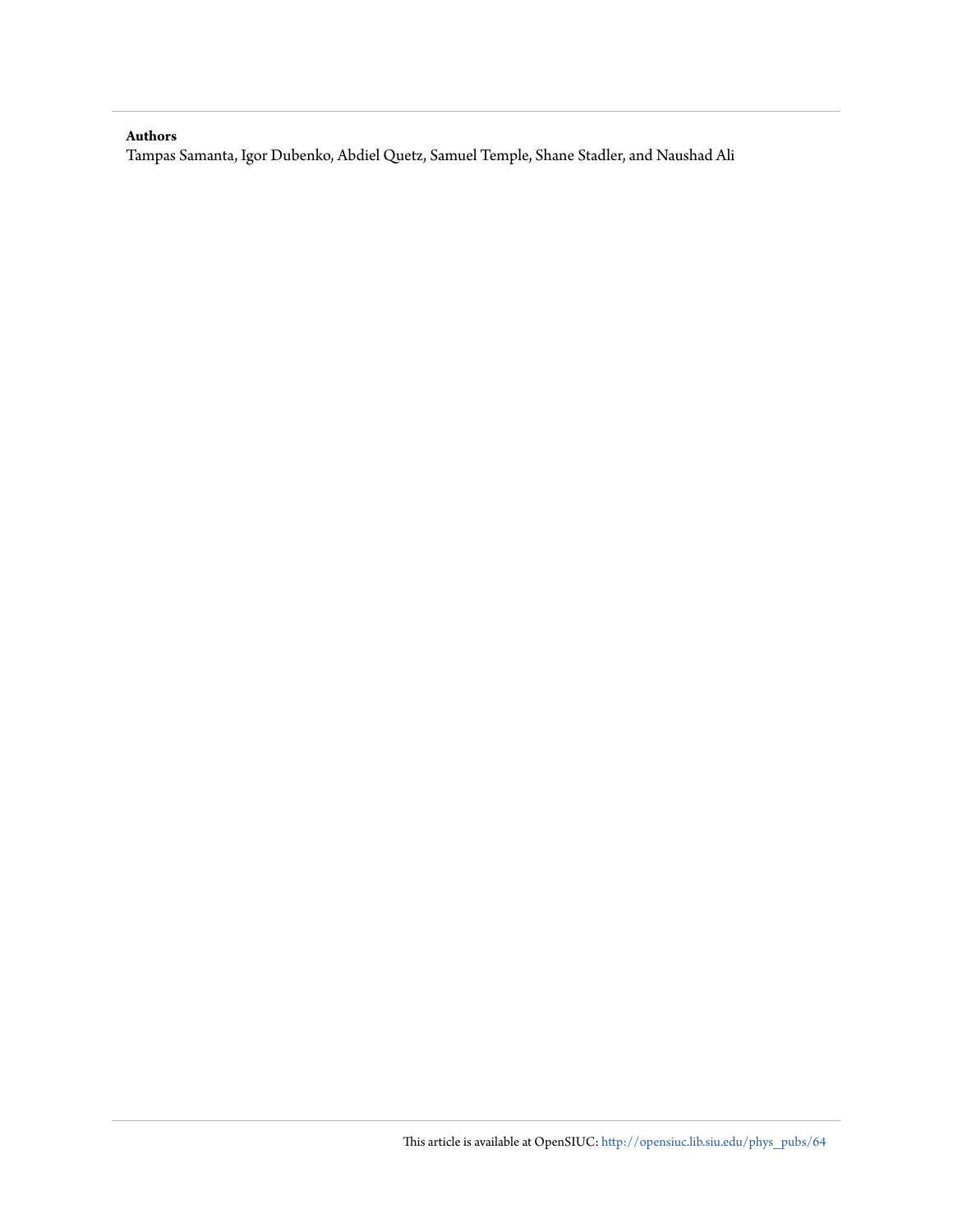## [Magnetostructural phase transitions and magnetocaloric effects](http://dx.doi.org/10.1063/1.3681798) in MnNi $Ge_{1-x}Al_x$

Tapas Samanta,<sup>1,a)</sup> Igor Dubenko,<sup>1</sup> Abdiel Quetz,<sup>1</sup> Samuel Temple,<sup>1</sup> Shane Stadler,<sup>2</sup> and Naushad Ali<sup>1</sup>

<sup>1</sup>Southern Illinois University, Carbondale, Illinois 62901, USA

 $^2$ Department of Physics and Astronomy, Louisiana State University, Baton Rouge, Louisiana 70803, USA

(Received 7 December 2011; accepted 15 January 2012; published online 1 February 2012)

The thermomagnetic and magnetocaloric properties of the  $MnNiGe<sub>1-x</sub>Al<sub>x</sub>$  system have been investigated by magnetization and differential scanning calorimetry (DSC) measurements. The presence of first-order magnetostructural transitions (MSTs) from hexagonal ferromagnetic to orthorhombic antiferromagnetic phases has been detected for  $x = 0.085$  and 0.09 at 193 K and 186 K, respectively. The values of latent heat  $(L = 6.6 \text{ J/g})$  and corresponding total entropy changes  $(\Delta S_T = 35 \text{ J/kg K})$  have been evaluated for the MST (x = 0.09) from DSC measurements. The magnetic entropy change for  $x = 0.09$  ( $\Delta S_M = 17.6$  J/kg K for 5 T) was found to be comparable with well-known giant magnetocaloric materials, such as  $Gd_5Si_2Ge_2$ ,  $MnFeP_{0.45}As_{0.55}$ , and Ni<sub>50</sub>Mn<sub>37</sub>Sn<sub>13</sub>. © 2012 American Institute of Physics. [doi:[10.1063/1.3681798](http://dx.doi.org/10.1063/1.3681798)]

Materials that undergo magnetostructural phase transitions (MSTs) are the subject of intense research due to their significant magnetoresponsive properties such as magnetocaloric effects  $(MCE)$ ,  $\bar{1}$ -3 magnetoresistance,<sup>[4](#page-6-0)</sup> magnetostriction, $5$  etc. Therefore, from an application point of view, it is highly desirable to discover new materials that exhibit magnetostructural transitions.

MnNiGe orders antiferromagnetically (AFM) with a spiral magnetic structure below  $T_N \sim 346$  K. In the paramagnetic (PM) region, a first-order structural transition (FOT) from a low-temperature orthorhombic TiNiSi-type structure to a hightemperature hexagonal Ni<sub>2</sub>In-type structure occurs at  $470 \text{ K}$ .<sup>6</sup> The structural transition of MnNiGe in the paramagnetic state does not lead to a significant change in the magnetization. Recently, it has been observed that the FOT temperature can be lowered below Curie temperature  $(T_C)$  of the MnNiGe system by changing the stoichiometry<sup>7,8</sup> as well as the chemical composition.<sup>9,10</sup> However, almost all of the studied systems are related to the constriction of the lattice, which can be considered as the application of external pressure. It has been shown that the structural stability and associated transition tempera-tures are very sensitive to the Mn-Mn separation.<sup>[7,8,11](#page-6-0)</sup>

In the present work, we expanded the lattice cell volume, i.e., increased the Mn-Mn distance, by substituting the larger size Al for Ge in  $MnNiGe<sub>1-x</sub>Al<sub>x</sub>$ , and investigated the corresponding magnetostructural phase transitions as well as MCE.

The samples were prepared by arc-melting the constituent pure elements of purity better than 99.99% in an argon atmosphere, followed by annealing in high vacuum  $(\approx 10^{-5}$ torr) for 4 days at  $850^{\circ}$ C. The room temperature x-ray diffraction patterns of the samples have been obtained using Cu  $K\alpha$  radiation. Structural refinement was carried out using the Rietveld profile refinement method of the FULLPROF program. A superconducting quantum interference device magnetometer (SQUID) was employed to measure the magnetization of

MnNi $Ge_{1-x}Al_x$  within the temperature interval of 5–400 K and in applied magnetic fields up to 5 T. The differential scanning calorimetry (DSC) measurements were carried out employing a DSC 8000 (with the ramp rate of 20 K/min during heating and cooling) in the temperature range of 103- 573 K. The latent heat (L) has been estimated from the measured endothermic peak of the heat flow curve of DSC measurement using

$$
L = \int_{T_s}^{T_f} \frac{dQ}{dT} dT,
$$

where  $\frac{dQ}{d\theta}$  is the change of heat flow with respect to temperature, and  $T_s$  and  $T_f$  are the start and finishing temperatures, respectively, of the MST on heating.

The x-ray diffraction (XRD) patterns confirm that MnNi $\text{Ge}_{1-x}$ Al<sub>x</sub> with  $x = 0.085$  and 0.09 both crystallize in a hexagonal Ni<sub>2</sub>In-type structure at room temperature (shown in Fig. 1). However, parent MnNiGe shows an orthorhombic martensite TiNiSi-type structure at room temperature and



FIG. 1. (Color online) Room temperature XRD patterns for  $MnNiGe_{1-x}Al_x$ with  $x = 0$ , 0.085, and 0.09.

a)Author to whom correspondence should be addressed. Electronic mail: tapas.sinp@gmail.com.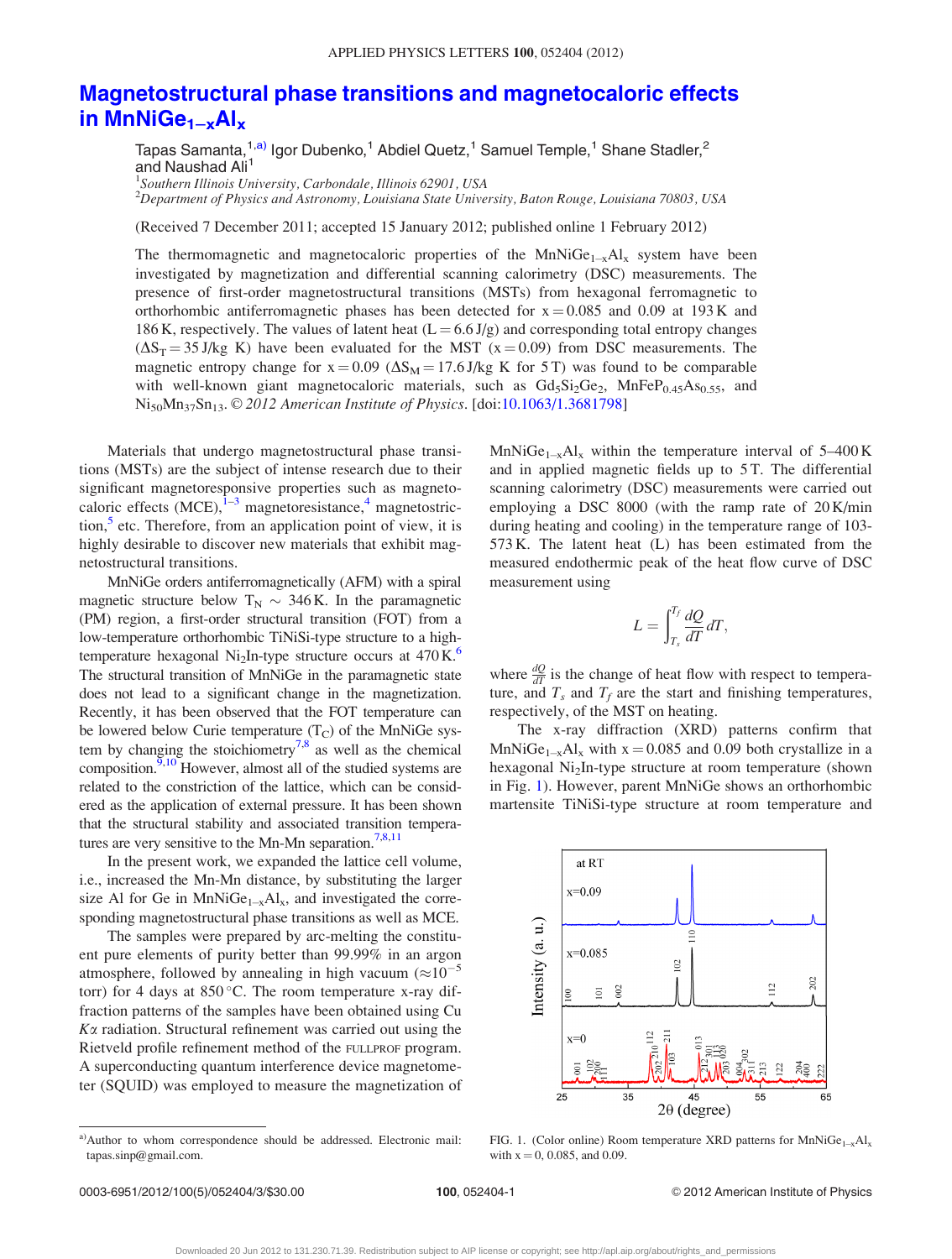<span id="page-5-0"></span>transforms into the hexagonal Ni<sub>2</sub>In-type structure at  $470$  K. The structural refinement was carried out using the rietveld profile refinement method. It was found that the hexagonal lattice parameters increased with the increasing Al doping concentration (a = 4.099, 4.101 Å and c = 5.424, 5.425 Å for  $x = 0.085$ , 0.09, respectively). The increase in cell volume by the substitution of Al for Ge is qualitatively analogous to increasing of Mn-Mn separation in  $MnNiGe<sub>1-x</sub>Al<sub>x</sub>$ , which stabilizes the hexagonal  $Ni<sub>2</sub>$ In-type structure at a lower temperature relative to that of the parent MnNiGe.

The temperature dependence of the magnetization (M) for MnNi $Ge_{1-x}Al_x$  (x = 0.085, 0.09) measured during heating and cooling in the presence of 1 kOe magnetic field is shown in Fig. 2. Two magnetic phase transitions have been observed in M(T) curves for both of the samples. The small value of magnetization in the low-temperature region is similar to that of the parent MnNiGe and indicates that the low-temperature phase of  $MnNiGe<sub>1-x</sub>Al<sub>x</sub>$  is AFM with an orthorhombic TiNiSi-type structure. Typical for a MST from an AF to FM state, a sharp jumps in the M(T) of the  $MnNiGe<sub>1-x</sub>Al<sub>x</sub>$  system have been observed with increasing temperature (see Figure 2). The calculated values of magnetostructural transition temperatures  $(T_M)$  were 193K and 186 K for  $x = 0.085$  and 0.09, respectively. The observed temperature hysteresis of about 15 K in heating and cooling  $M(T)$  curves in the vicinity of  $T_M$  signifies the first-order nature of magnetostructural transition. On further heating, both the samples undergo the FM-paramagnetic (PM) transition similar of that observed for  $Ni<sub>2</sub>$ In-type structure at  $T<sub>C</sub>$ . The  $T_{\rm C}$  ( $\sim$ 213 K) remains unchanged in both samples.

The first-order magnetostructural transition and secondorder FM-PM transition were also detected in DSC measurements, which are shown in Fig. 3. The observed large endothermic/exothermic peaks during heating/cooling cycles are associated with the latent heat of the first-order magnetostructural transition from the AFM TiNiSi-type structure to the FM  $Ni<sub>2</sub>$ In-type structure. The thermal hysteresis of about 22 K between heating and cooling cycles signifies the firstorder nature of magnetostructural transition. On the other hand, a small anomaly has been observed for the secondorder FM-PM phase transition (SOT) with negligible thermal



FIG. 2. (Color online) Temperature dependence of the magnetization in the presence of 1 kOe magnetic field during heating and cooling for MnNi- $Ge_{1-x}Al_x$  with  $x = 0.085$  and 0.09.



FIG. 3. (Color online) DSC heat flow curves as a function of temperature. The heating and cooling rates were  $20 \text{ K/min}$  (for MnNiGe<sub>1-x</sub>Al<sub>x</sub> with  $x = 0.085$  and 0.09).

hysteresis. Because of the narrowly spaced transitions upon heating, the  $T_M$  and  $T_C$  are not distinctly visible in the case of  $x = 0.085$  [shown in Fig. 3(b)].

Thus, it has been found that  $T_M$  decreases with increasing Al concentration in  $MnNiGe<sub>1-x</sub>Al<sub>x</sub>$ . Based on the above results, it can be concluded that the increase in the lattice parameters by substituting the larger Al atoms for Ge (can be realized as negative chemical pressure effect) stabilizes the FM hexagonal Ni<sub>2</sub>In-type structure in MnNi $Ge_{1-x}Al_x$  compounds. However, previous reports suggest that the constriction of lattice by applying hydrostatic pressure/positive chemical pressure (due to substitution of smaller atomic species in MnNiGe) results in a decrease in  $T_M$  and, therefore, also results in the stabilizing of the  $Ni<sub>2</sub>$ In-type structure.<sup>[7–10,12](#page-6-0)</sup> The abovementioned contrasting behavior can be explained by considering the changes of the valence electron (e) concentration per atom (a), e/a, in MnNi- $Ge_{1-x}Al_x$ . It has been reported the  $T_M$  decreases with the decrease in e/a for NiMn-based Heusler alloys.<sup>[13](#page-6-0)</sup> A similar type of decrease in  $T_M$  has been observed in MnNiGe<sub>1-x</sub>Al<sub>x</sub> alloys by decreasing e/a ratio with the substitution of fewer valence electrons (i.e., Al for Ge). Therefore, not only the Mn-Mn separation but also the e/a ratio plays a crucial role in determining the relative stability of the TiNiSi-type and  $Ni<sub>2</sub>$ In-type structures in MnNi $Ge<sub>1-x</sub>Al<sub>x</sub>$  alloys.

The magnetic entropy changes  $(\Delta S_M)$  were estimated from magnetization isotherms measured at different temperatures using the Maxwell relation,  $(\partial S/\partial H)_T = (\partial M/\partial T)_H$ . For ideal FOT, the Maxwell relation is not applicable for the analysis of  $\Delta S_M$ , because of discontinuous transition [( $\partial M$ /  $\partial$ T)<sub>H</sub> is infinite].<sup>[14](#page-6-0)</sup> However, the majority of materials in practice as our samples do not show ideal discontinuous FOT  $[(\partial M/\partial T)_H]$  is finite, i.e., not perfectly discontinuous].